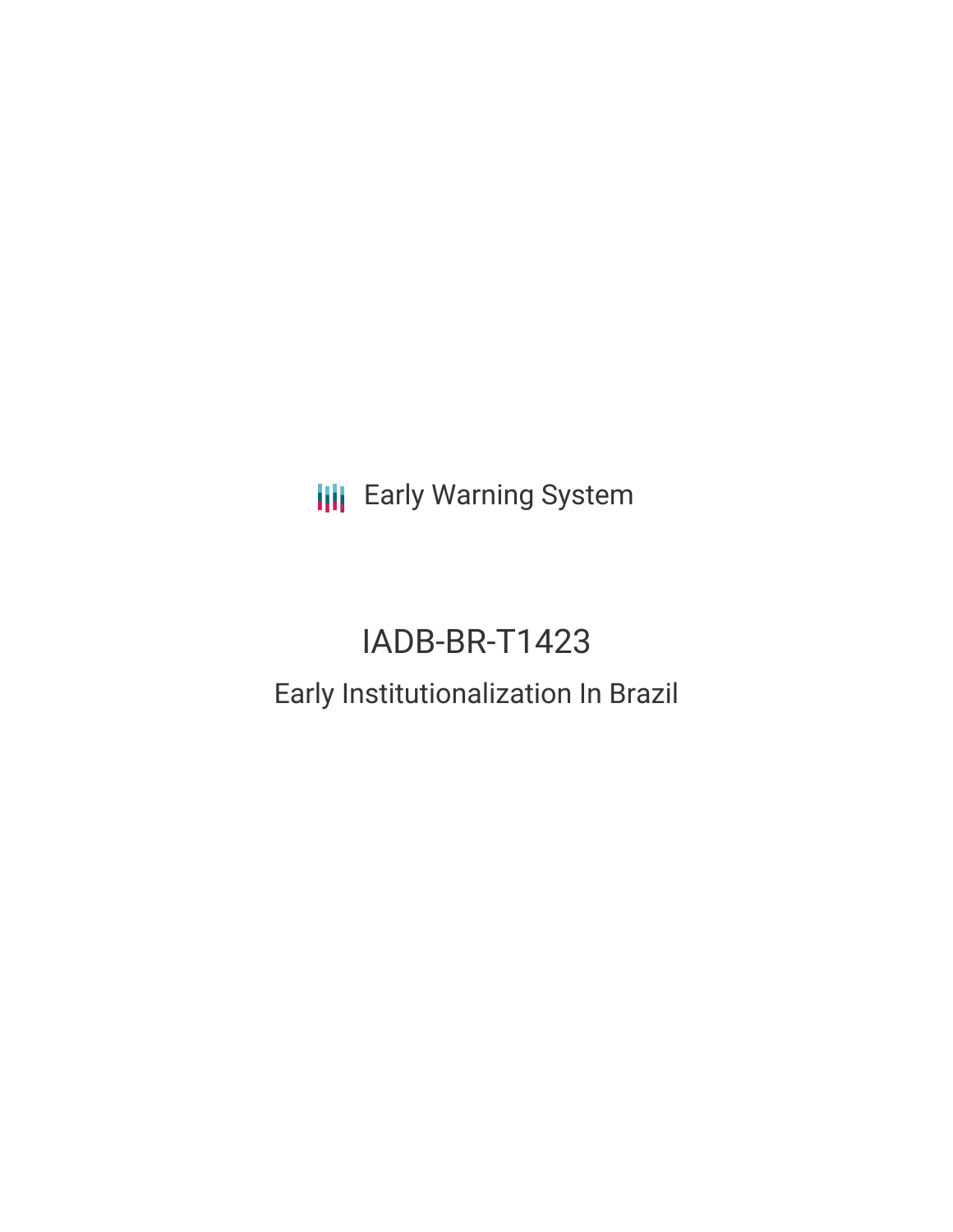## **Quick Facts**

| <b>Countries</b>               | <b>Brazil</b>                                                   |
|--------------------------------|-----------------------------------------------------------------|
| <b>Specific Location</b>       | São Paulo                                                       |
| <b>Financial Institutions</b>  | Inter-American Development Bank (IADB)                          |
| <b>Status</b>                  | Approved                                                        |
| <b>Bank Risk Rating</b>        | C                                                               |
| <b>Voting Date</b>             | 2019-10-31                                                      |
| <b>Borrower</b>                | Government of Brazil                                            |
| <b>Sectors</b>                 | Education and Health, Law and Government, Technical Cooperation |
| <b>Investment Type(s)</b>      | Grant                                                           |
| <b>Investment Amount (USD)</b> | $$0.59$ million                                                 |
| <b>Project Cost (USD)</b>      | $$0.65$ million                                                 |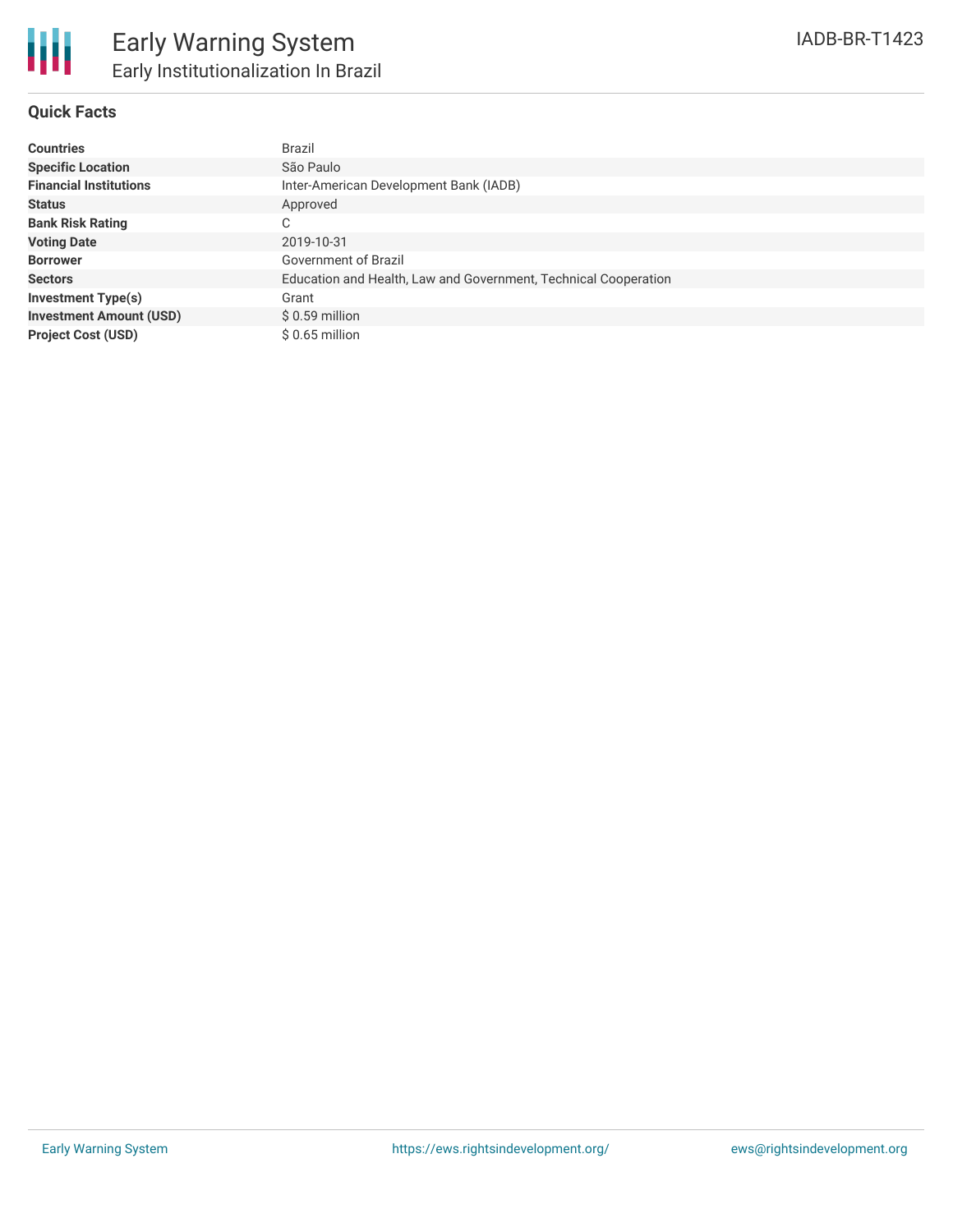

# **Project Description**

The objective of this project is to provide definitive scientific evidence on the best form of care for children in state care in São Paulo, Brazil. With that objective in mind, the Early Institutionalization Intervention Impact Project (EI-3) will: (a) Establish an innovative Enhanced Foster Care (EFC) service, and (b) Test whether EFC achieves better outcomes for children than Enhanced Institutional Care (EIC) through a randomized control trial (RCT) and cost benefit study. The results from this research will be informative to policy-makers across the LAC region. IDB technical cooperation resources will help finance the implementation of the project, complementing PSG resources from the Fundacion Maria Cecilia Souto Vidigal (currently as counterpart funding in the budget). Evaluation activities are financed by other funders including Lumos Foundation and Instituto Pensi.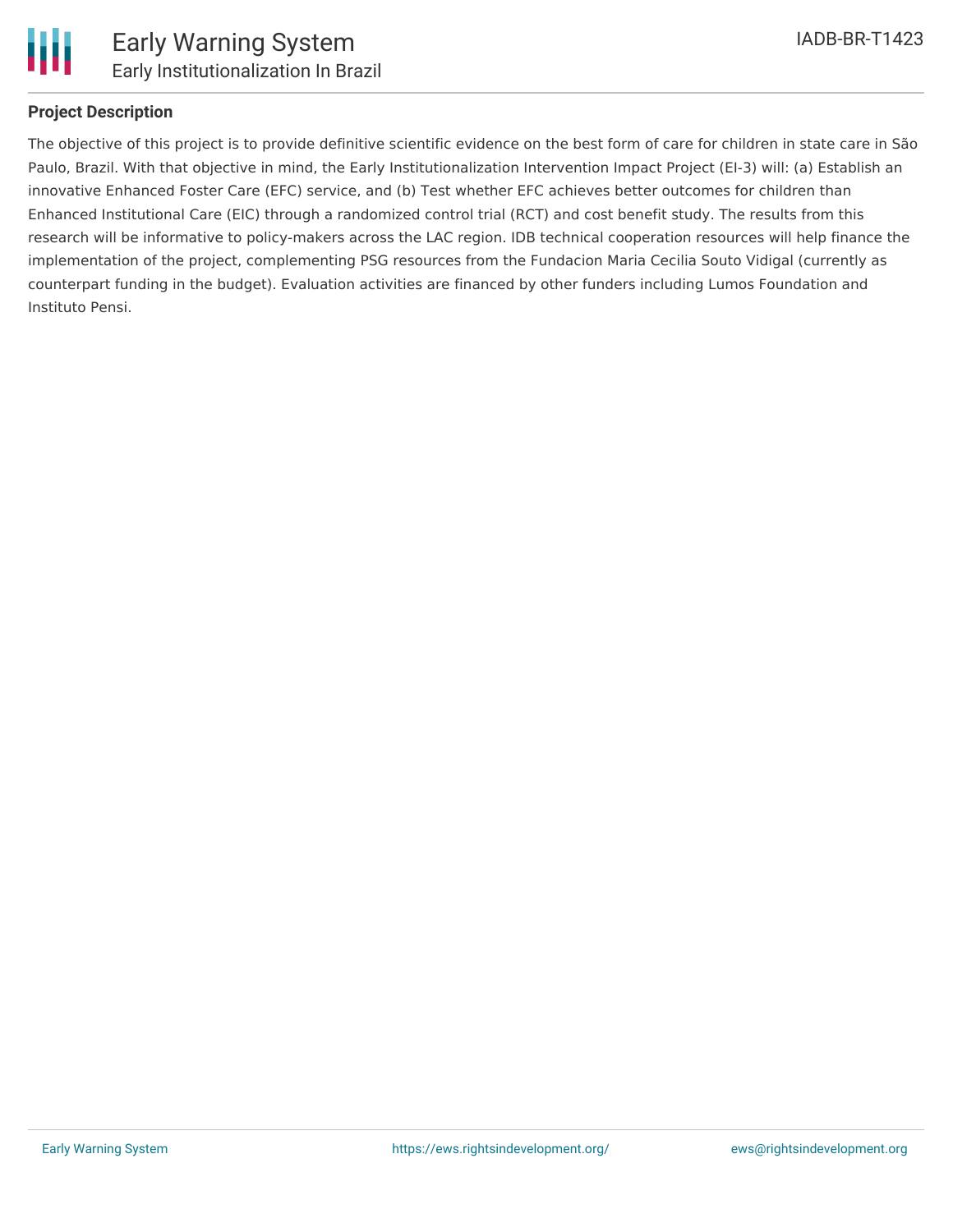#### **Investment Description**

• Inter-American Development Bank (IADB)

Early Childhood Development Innovation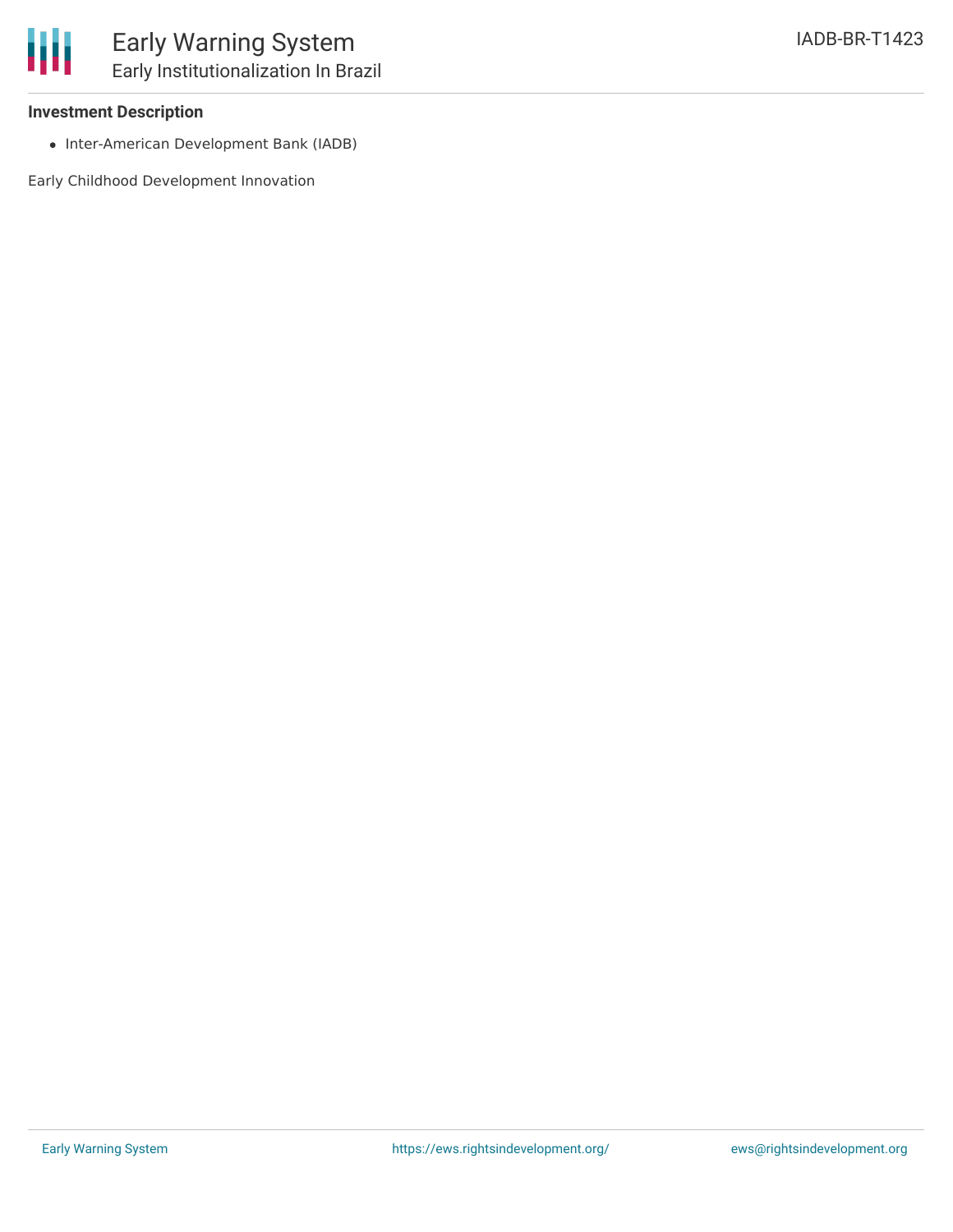## **Contact Information**

#### ACCOUNTABILITY MECHANISM OF IADB

The Independent Consultation and Investigation Mechanism (MICI) is the independent complaint mechanism and fact-finding body for people who have been or are likely to be adversely affected by an Inter-American Development Bank (IDB) or Inter-American Investment Corporation (IIC)-funded project. If you submit a complaint to MICI, they may assist you in addressing the problems you raised through a dispute-resolution process with those implementing the project and/or through an investigation to assess whether the IDB or IIC is following its own policies for preventing or mitigating harm to people or the environment. You can submit a complaint by sending an email to MICI@iadb.org. You can learn more about the MICI and how to file a complaint at http://www.iadb.org/en/mici/mici,1752.html (in English) or http://www.iadb.org/es/mici/mici,1752.html (Spanish).